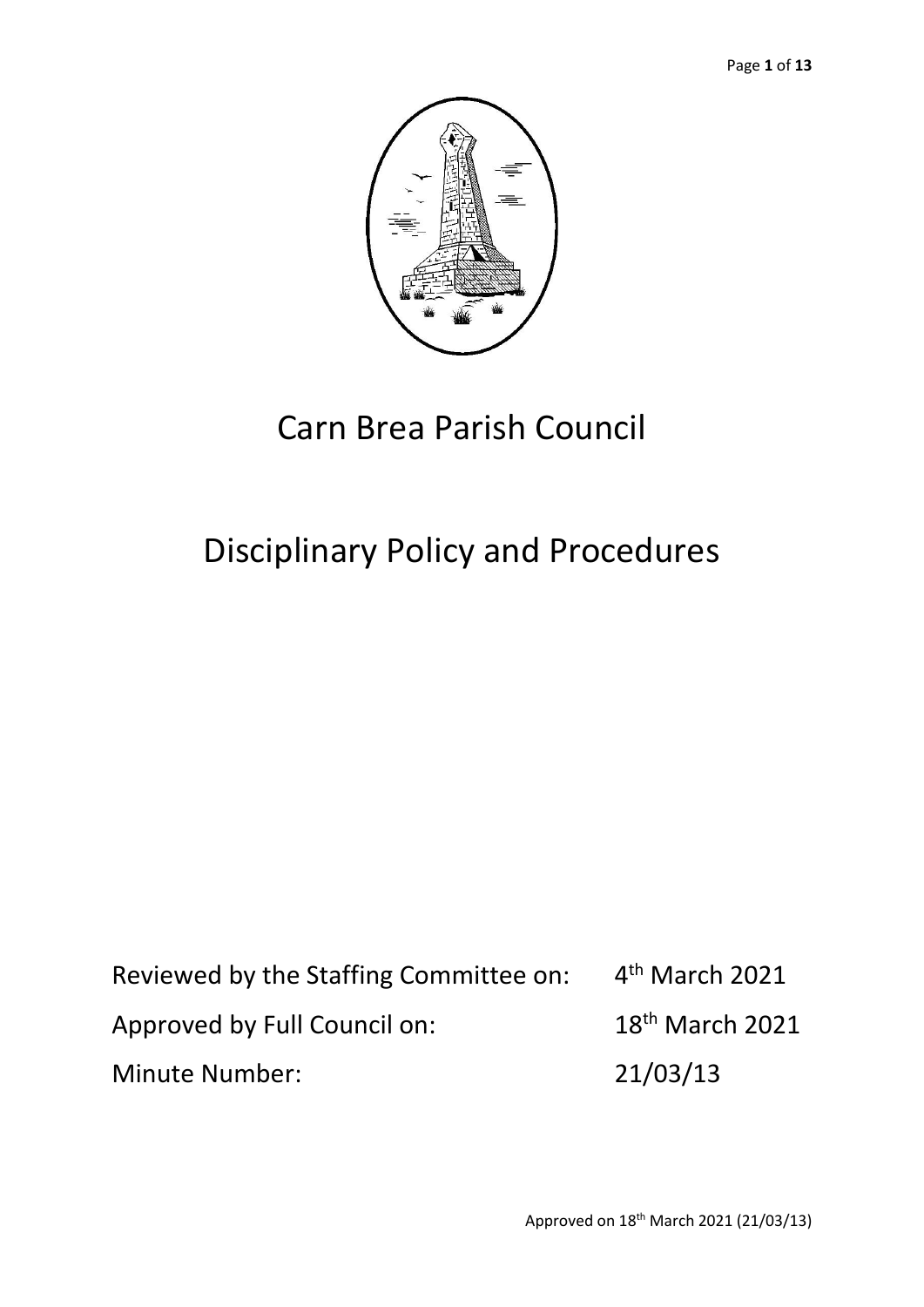# **Carn Brea Parish Council's Disciplinary Policy**

#### **Introduction**

#### **1. Introduction**

This procedure is designed to help and encourage all employees to achieve and maintain acceptable standards of conduct and job performance. The aim is to ensure consistent and fair treatment for the individual. This procedure sets out the framework for resolving issues relating to misconduct and unsatisfactory performance in accordance with the Employment Rights Act 1996, Human Rights Act 1998 and the ACAS Code of Practice on Disciplinary Procedures.

This procedure applies to all employees except where it conflicts with contractual or statutory requirements, which takes precedence.

## **2**. **General Principles**

The procedure is not a substitute for good management practices and should only be invoked when initial attempts to improve conduct have been made following discussions between the employee and their manager. However, where there has been gross misconduct or a serious breach of disciplinary rules, the formal procedure should be actioned immediately.

No disciplinary action will be taken against an employee until the circumstances have been fully investigated.

The employee will be advised of the nature of the complaint against him or her and will be given the opportunity to state his or her case at the appropriate stage.

The employee has the right to be represented at disciplinary hearings and appeals.

In all instances of alleged misconduct, the employee will be given at least 5 working days' notice of the requirement to attend a hearing or appeal. Should the employee fail to attend without an acceptable reason, then the Chair of the hearing or appeal may proceed in the employee's absence.

Any disciplinary action taken will depend on the nature of the offence, the past recorded behaviour of the employee concerned, the consequence to the Council of the offence, and any explanation presented by the employee.

Employees have the right to appeal against any disciplinary warnings and dismissal.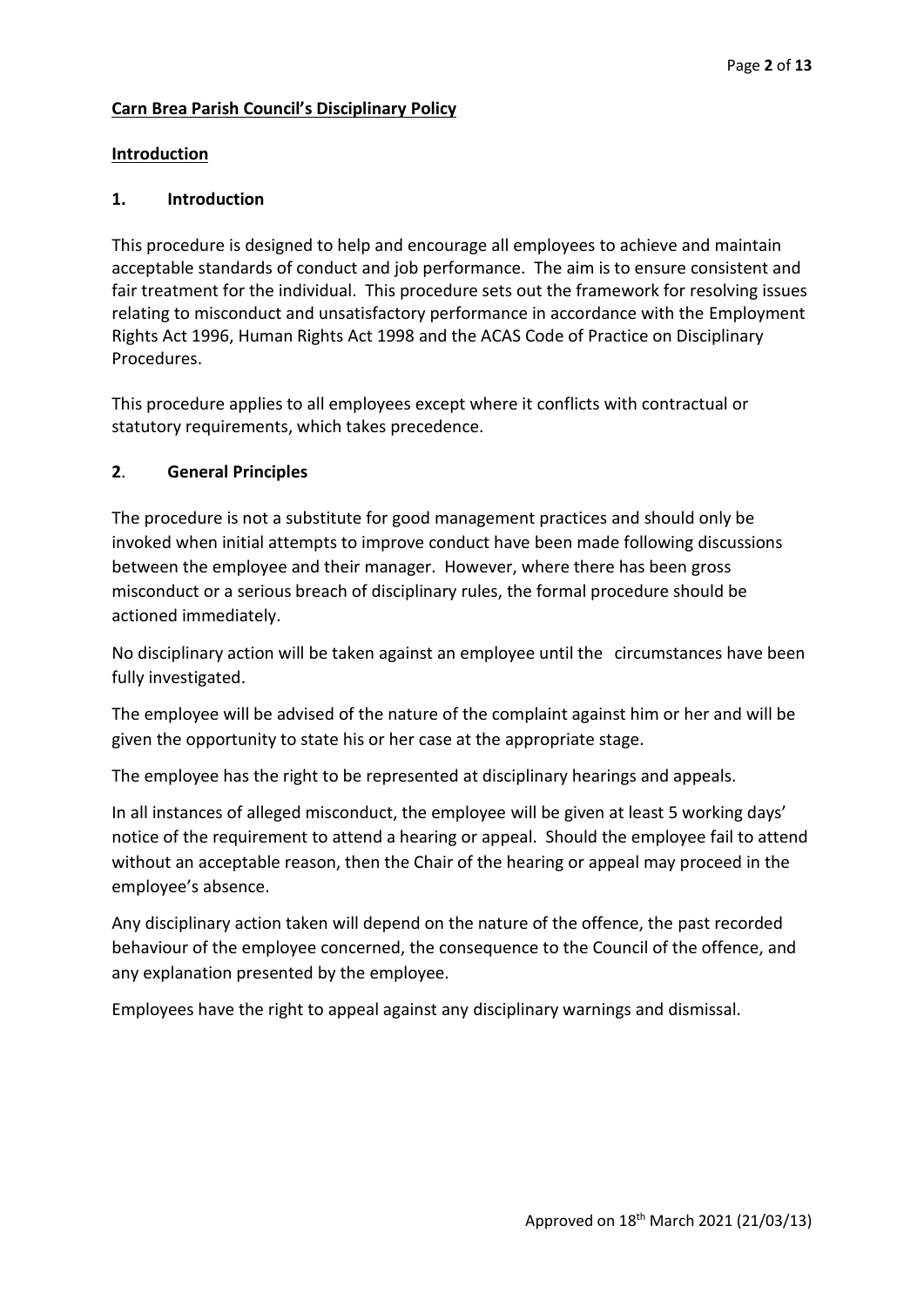# **3. Roles and Responsibilities**

Normally, the Clerk in communication with the Chairman of the Staffing Committee will consider minor misconduct or unsatisfactory performance informally and resolve them, if they can, without recourse to the formal procedure.

In the case of minor misconduct of the Clerk, the Chairman of the Staffing Committee will consider informally resolving them, if they can, without recourse to the formal procedure.

If informal action does not bring about an improvement, or the misconduct or unsatisfactory performance is considered too serious to be cases as minor, the Clerk will report to the Staffing Committee to make appropriate arrangements regarding the formal procedure. The Staffing Committee will nominate an Investigating Officer and Disciplinary Panel to hear the case.

The Investigating Officer who carries out an investigation should not have been involved in the matter to be investigated or shall not participate in any subsequent decision to take action under the procedure. Likewise, the Disciplinary Panel members hearing the case should not be involved in the investigation beforehand. It is important that respective roles are identified at an early stage so that those roles are not compromised.

Only the Staffing Committee has the right to suspend an employee and provide verbal or written warnings for minor misconduct.

# **4**. **Representation**

Employees have the right to representation, either by a trade union representative or a work colleague, at the hearing and appeal stages of the formal procedure.

Representatives have the right to address the hearing or appeal. They may also ask questions and present the employee's case. However, they have no right to answer questions on the employee's behalf.

# **5**. **Informal Procedure**

Where a case of minor misconduct or unsatisfactory performance occurs, which does not justify formal disciplinary action, the Clerk or in the case of the Clerk, the Chairman of the Staffing Committee, will arrange to meet with the employee concerned with the emphasis being on finding ways for the employee to improve and for the improvement to be sustained. The employee will be offered guidance, support, and additional training – where appropriate – to achieve the necessary standards. Representation will not normally be appropriate. The Clerk/Chairman of the Staffing Committee should make a note of such informal advice and guidance and should set out in writing the required improvements and standards of conduct that are expected in the future. This should be signed by both the Clerk/Chairman of Staffing and Employee. Records of informal advice/counselling should be kept on employee's personal files and supplied to the member of staff concerned.

If during the discussion, it becomes obvious that the matter may be more serious, the meeting should be adjourned. The employee will be informed that the matter will be continued under the formal disciplinary procedure.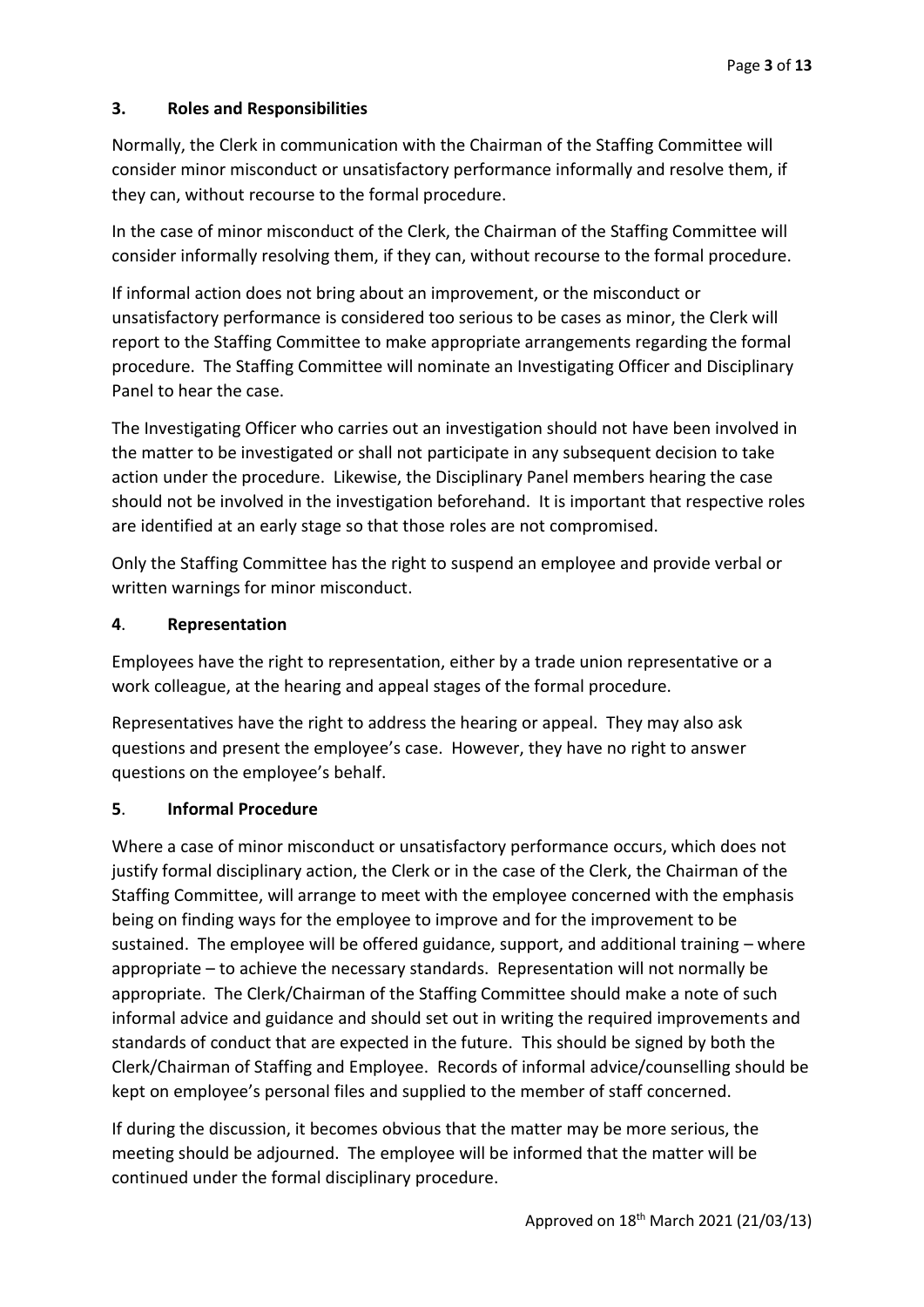The formal procedure will apply when:

- Previous informal advice or warnings have proved ineffective;
- The allegation is of a serious nature; or
- A number of minor allegations are made which taken together constitute a serious breach of discipline.

#### **6**. **The Formal Procedure**

#### **6.1 Suspension**

In some circumstances, the Staffing committee may consider suspension with pay while investigations are carried out. For example, where relationships have broken down, in gross misconduct cases or where there are risks to an employee's or the Councils property or responsibilities to other parties.

Suspension with pay will only be imposed after careful consideration by the Staffing Committee and will be reviewed to ensure it is not unnecessarily protracted. It will be made clear to the employee that suspension is not an assumption of guilt and it is not considered a disciplinary sanction

A letter will be supplied to the employee advising the reason for suspension, the period of suspension and that suspension does not constitute disciplinary action. This should be sent recorded delivery or be signed for if given in person.

The period of suspension should not normally last for more than 20 working days. However, this period can be extended where necessary.

The decision regarding whether or not suspension is necessary can be reviewed at any time during the disciplinary process.

#### **6.2 Investigation**

Before any decision can be made about whether or not a disciplinary hearing is necessary, an investigation must take place.

The Staffing Committee will appoint an appropriate Investigating Officer who will be confined to establishing the facts of the case. If the Staffing Committee considers that there are no councillors who are independent (for example, because they have direct involvement in the allegations about the employee), it will appoint an Investigating Officer from outside the Council.

The responsibilities of the Investigating Officer is to collect evidence by interviewing any relevant witnesses and gathering all documentation. An Investigatory Interview will normally be held with the employee concerned. The purpose of the interview is a factfinding meeting and it is important to keep an open mind and to gather the employee's initial response to the allegations along with evidence which supports the employee's case as well as evidence against and to identify whether any further investigation is needed.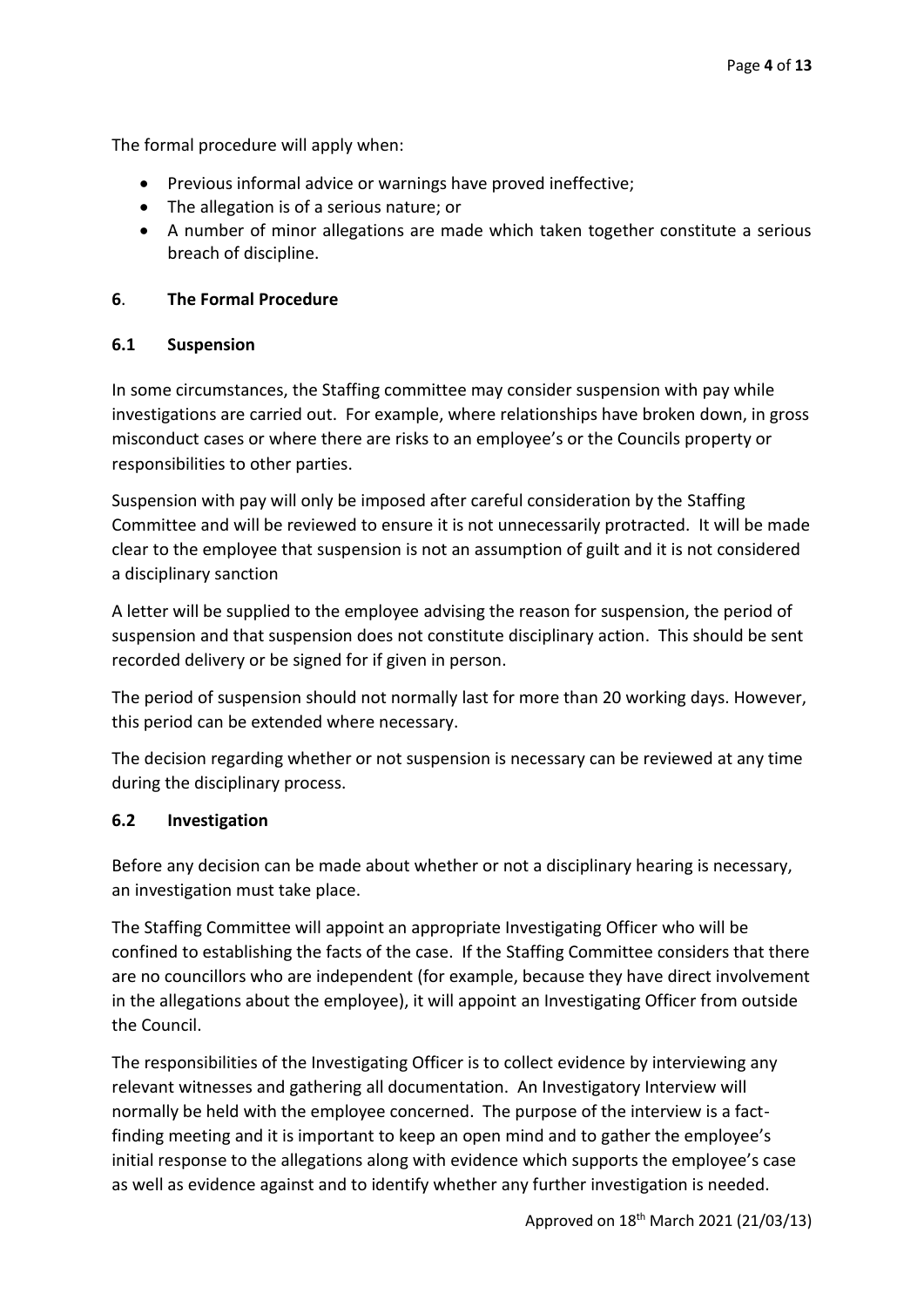The Staffing Committee will set out the terms of reference of the investigation. The terms of reference should deal with the following:-

- What the investigating office is required to examine
- Whether a recommendation is required
- How the findings should be presented. For example, an investigator will often be required to present the findings in a form of a report.
- Who the findings should be reported to and who to contact for further direction if unexpected issues arise or advice is needed.

The investigator will be asked to submit a report within 20 working days of appointment. The investigator's report will contain their recommendations and the findings on which they were based. They will recommend either:

- The employee has no case to answer and there should be no further action under the Council's disciplinary procedure
- The matter is not serious enough to justify further use of the disciplinary procedure and can be dealt with informally
- That arrangements of counselling, training, extra supervision, or written advice be provided.
- The employee has a case to answer and there should be action to arrange a disciplinary hearing

For the benefit of the employee and the Council, any investigation must be concluded within a reasonable timescale. If there is a delay in completing the investigation, it is the responsibility of the Investigating Officer to regularly update the employee or their representatives on the progress of the investigation.

The Chairman of the Staffing Committee will first notify the employee in writing of the alleged misconduct and ask them to attend a meeting with the investigator. The employee will be given at least 5 working days' notice of the meeting with the investigator so that they have reasonable time to prepare for it. The letter will explain the investigatory process and that the meeting is part of that process. The employee should be provided with a copy of the Council's disciplinary procedure. The Council will also inform the employee that when they meet with the investigator, they will have the opportunity to comment on the allegations of misconduct and they have the right to be represented.

After the investigation the Clerk will call an extraordinary meeting of the Staffing Committee in order that they can consider the report from the investigating officer and make appropriate resolutions including if a disciplinary hearing should be convened.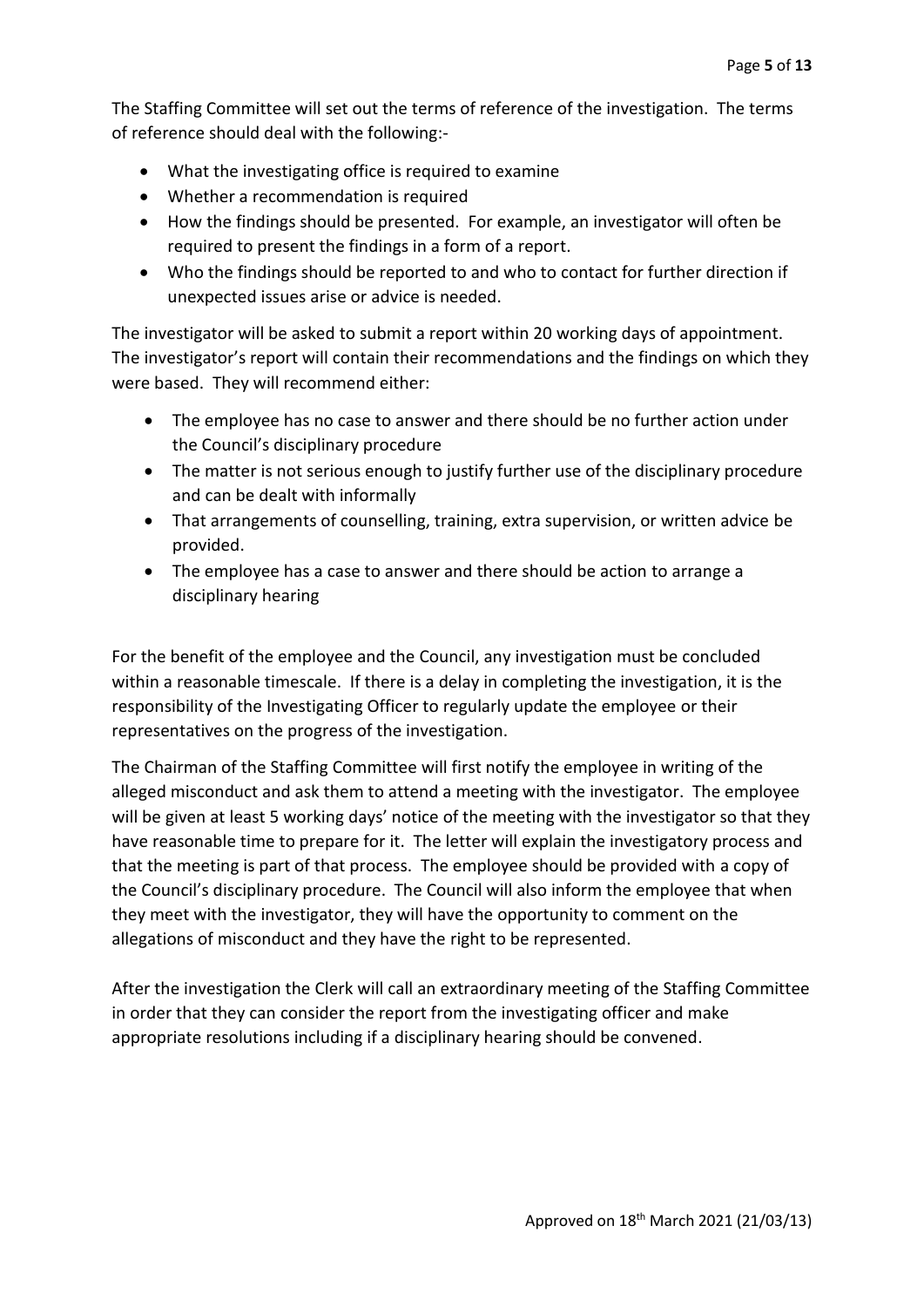# **6.3 Arranging a Disciplinary Hearing**

Following receipt of the investigating officers report, if the Staffing Committee decides that there is a disciplinary case to answer, it will appoint a disciplinary hearing panel of three councillors. If the Staffing Committee considers that there are no councillors who are independent (for example, because they have direct involvement in the allegations about the employee), it will appoint independent members from outside the Council.

The hearing panel will appoint a Chairman from one of its members. The Investigator shall not sit on the disciplinary hearing panel. No councillor with direct involvement in the matter shall be appointed to the disciplinary hearing panel. A note taker will be appointed (someone who is not involved in the case).

The Investigating Officer is responsible for presenting the case and making arrangements for any witnesses that he or she relies upon to attend the meeting.

The employee is responsible for arranging any representation they choose to have and any witnesses that they may wish to call. Details of any witnesses the employee intends to call and a copy of all documents that the employee may wish to refer to at the hearing must be submitted to the Chairman of the Hearing Panel and the Investigating Officer at least 5 working days prior to the hearing.

The employee will be invited, in writing to attend the disciplinary hearing. The disciplinary hearing panels letter will confirm the following:

- The names of its Chairman and other two members
- Details of the alleged misconduct or poor performance, its possible consequences and the employee's right to be represented at the meeting
- A copy of the investigation report, all supporting evidence and a copy of the Council's discipinary policy and procedure
- The time and place of the meeting. The employee will be given reasonable notice of the hearing (at least 10 working days) so that they have sufficient time to prepare for it.
- That witnesses may attend on the employee's and the Council's behalf and that both parties should inform each other of their witnesses' names at least five working days before the meeting.
- That the employee and the Council will provide each other with all supporting evidence at least five working days before the meeting. If witnesses are not attending the meeting, witness statement will be submitted to the other side at least five working days before the hearing.
- That the employee may be accompanied by a companion a workplace colleague, a trade union representive or a trade union official.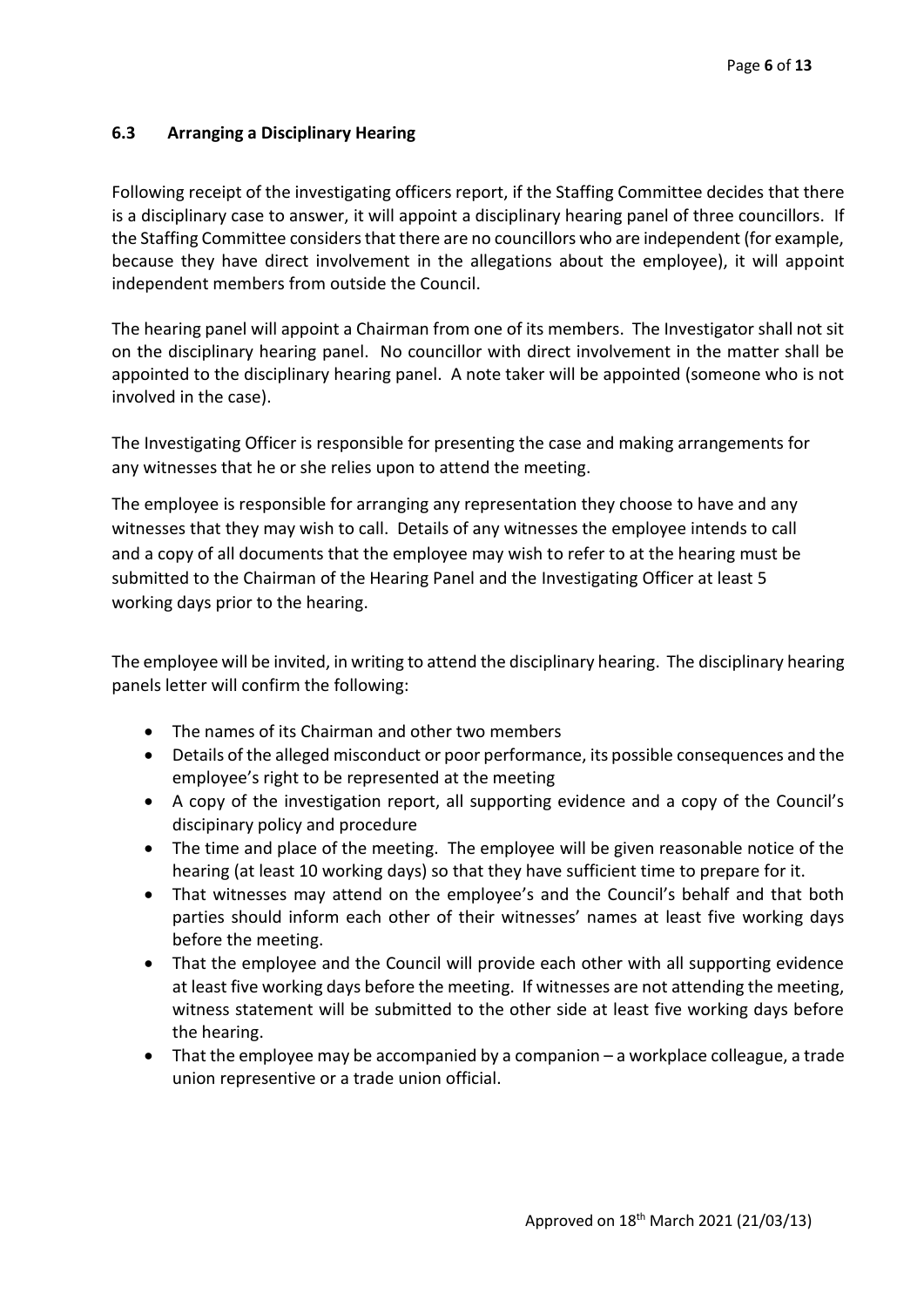#### **6.4 Conducting a hearing**

The objective is:

- To establish the facts
- To hear the evidence in respect of the allegation, the employee's response, and to decide whether or not the allegation is substantiated; and
- If the allegation is substantiated, to determine the disciplinary sanction to be applied in light of the seriousness of the offence and having regard to previous relevant disciplinary history.
- The standard of proof is 'on the balance of probabilities'.

The procedure to be followed is:

- 1. The Chairman of the hearing introduces those present and explains why they are there;
- 2. The Chairman to explain the purpose of the meeting is to consider whether disciplinary action should be taken and the allegations;
- 3. The Chairman to explain how the hearing will be conducted;
- 4. Presentation of the case by the Investigating Officer with witnesses called as necessary;
- 5. Questions by employee or their representative;
- 6. Questions by the Panel;
- 7. Presentation of the case by the employee or their representative with witnesses called as necessary;
- 8. Questions from Investigating Officer;
- 9. Questions from Panel;
- 10. Concluding statement by Investigation Officer;
- 11. Concluding statement by employee or their representative;
- 12. The Chairman to sum up and inform the employee of process following the meeting;
- 13. The disciplinary hearing considers their recommendations and completes a report for the Staffing Committee.

Requests for an adjournment can be made at any stage and it is up to the Chair to decide whether or not a request should be granted.

If new facts emerge, it may be necessary to adjourn the meeting to investigate them and reconvene the meeting when this has been done.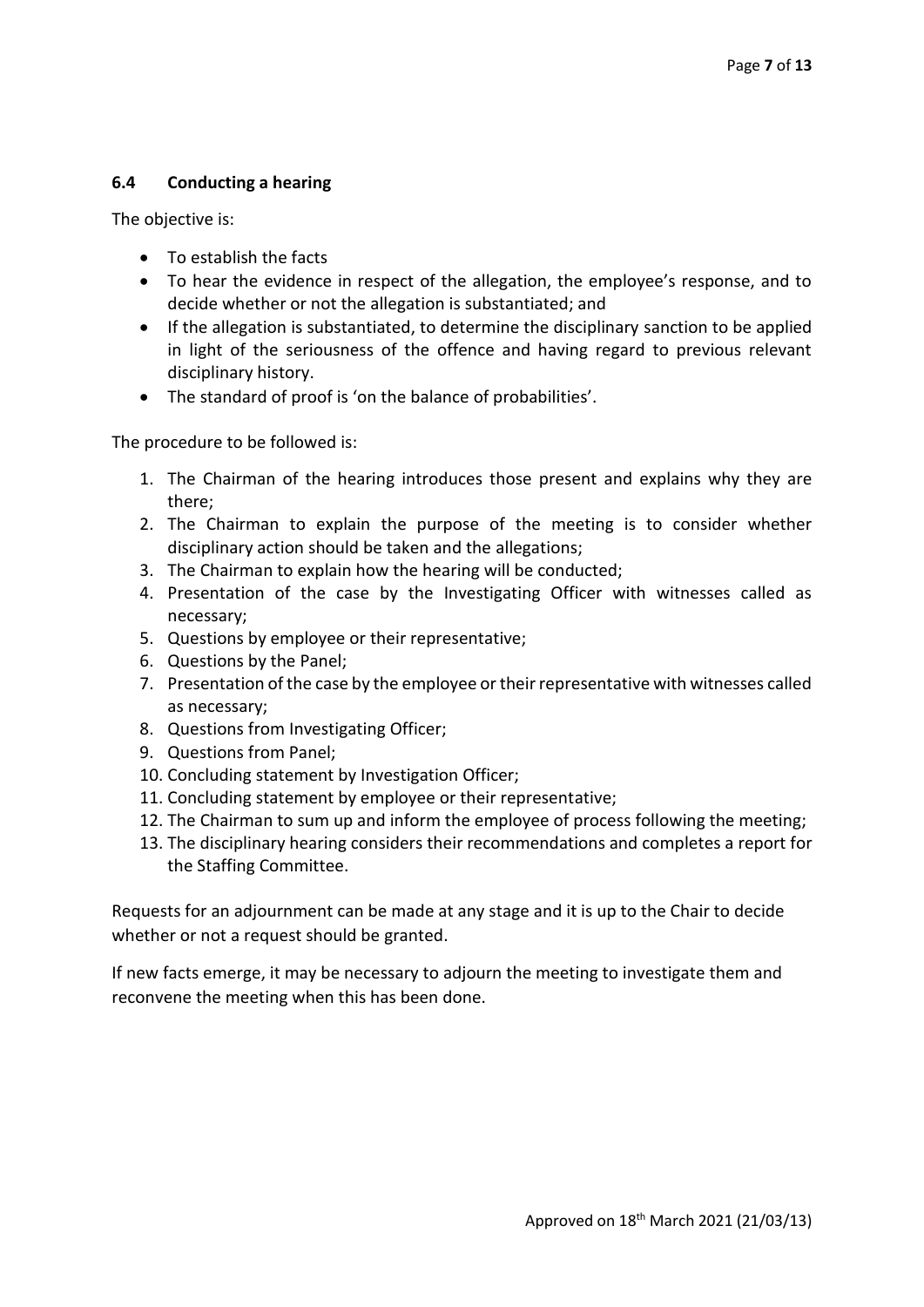Where an employee raises a grievance during a disciplinary process, it may sometimes be appropriate to consider temporarily suspending the process in order to deal with the grievance. Where the grievance and disciplinary cases are related, it may be appropriate to deal with both issues concurrently. It may be appropriate to consider stopping the process and suspending the disciplinary procedure – for example when:

- The grievance related to a conflict of interest that the parties holding the hearing are alleged to have
- Bias is alleged in the conduct of the disciplinary hearing
- Management have been selective in the evidence they have supplied to the panel holding the hearing
- There is possible discrimination

It would not be appropriate to suspend the hearing where the employee makes an invalid point.

The Clerk will call a meeting of the Staffing Committee the same day as the disciplinary hearing in order to consider the findings of the hearing and make appropriate resolutions.

The decision of the Council will be confirmed to the employee in writing within 5 working days. The letter should clearly set out:

- The Panel's decision including the reasons and sanctions;
- The length of time that any warning will be active for;
- The expected improvement in conduct;
- Any assistance that will be provided to achieve this; and
- The employee's right to appeal.

# **7. Levels of Disciplinary Sanction**

In determining the appropriate disciplinary action, regard should be given to the employee's previous record, the gravity of the offence, and any explanation given.

Although the procedure implies a sequential approach, there may be certain circumstances where the matter needs to be considered immediately under Stages 2, 3, or 4.

# **Stage 1 – Oral Warning**

An oral warning is issued for most first instances of minor offences. The Council will notify the employee:

- Of the reason for the warning, the improvement required (if appropriate) and the time period for improvement.
- That further misconduct/failure to improve will result in more serious disciplinary action
- That a note confirming the oral warning will be placed on the employee's personnel file, that a copy will be provided to the employee and that the warning will remain in force for six months.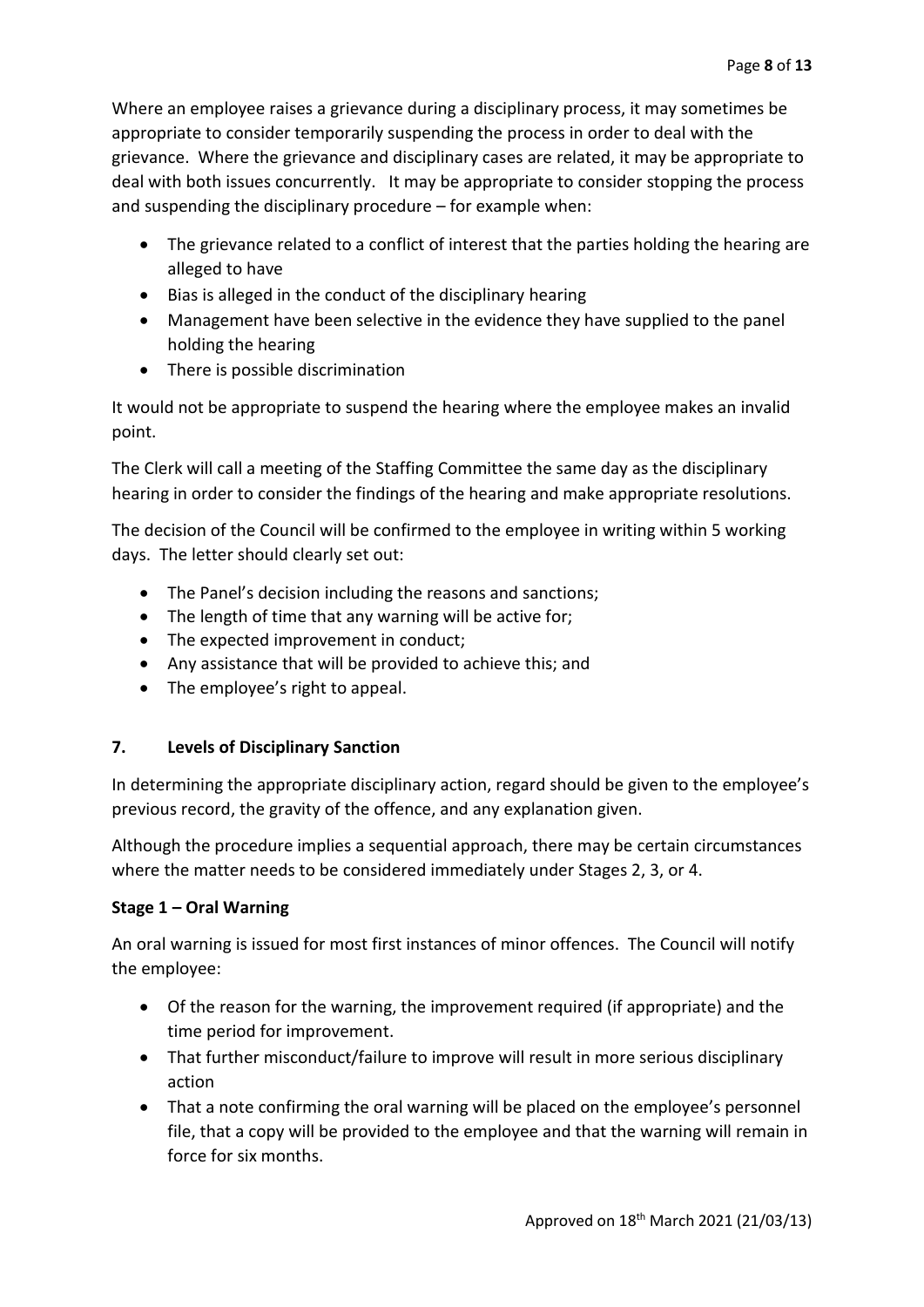## **Stage 2 – Improvement Note/First Written Warning**

A written warning will be issued if there is a repetition of earlier misconduct which resulted in an oral warning, or for different and more serious misconduct.

In cases of unsatisfactory performance an employee should be given an 'improvement note', setting out:

- The performance problem
- The improvement that is required
- The timescale for achieving this improvement
- A review date and
- Any support, including any training, that the employer will provide to assist the employee

The employee will be informed that the note represents the first stage of a formal procedure and is equivalent to a first written warning and that failure to improve could lead to a final written warning and ultimately dismissal.

In cases of misconduct, employees will be given a written warning setting out the following:

- The reason for the written warning, the improvement required (if appropriate) and the time period for improvement
- That further misconduct/failure to improve will result in more serious disciplinary action
- The employee's right to appeal
- That a note confirming the written warning will be placed on the employee's personnel file, that a copy will be provided to the employee and that the warning will remain in force for 12 months.

#### **Stage 3 – Final Written Warning**

If the employee has a current warning about conduct or performance, then further misconduct or unsatisfactory performance may warrant a final written warning. This may also be the case where 'first office' misconduct is sufficiently serious, but would not justify dismissal. A final written warning will set out:

- The reason for the final written warning, the improvement required (if appropriate) and the time period for improvement
- That further misconduct/failure to improve will result in more serious disciplinary action
- The employee's right to appeal
- That a note confirming the written warning will be placed on the employee's personnel file, that a copy will be provided to the employee and that the warning will remain in force for 24 months.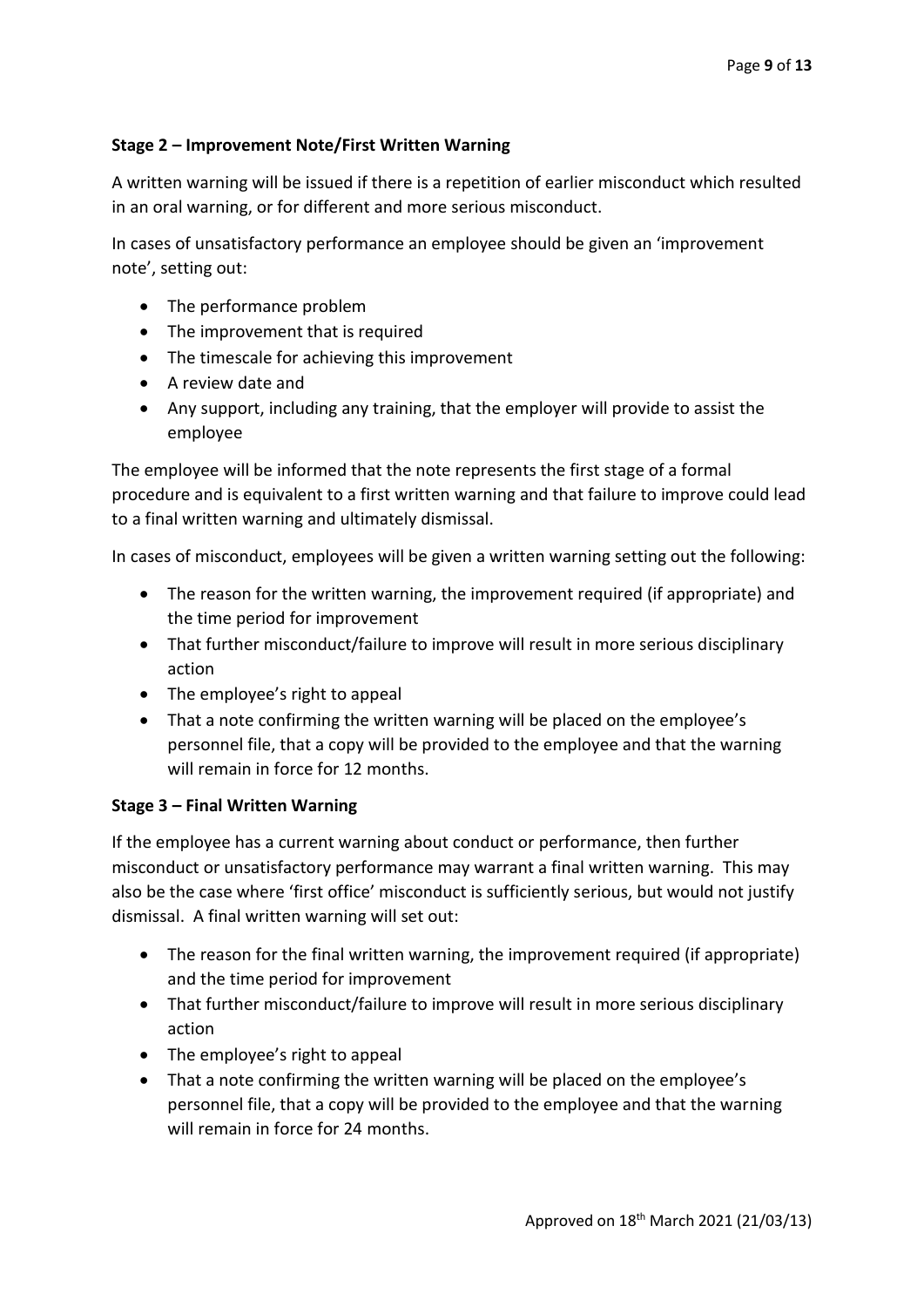# **Stage 4 – Dismissal with notice**

If the employee has received a final written warning further misconduct or unsatisfactory performance may warrant dismissal. Employees should only be dismissed if, despite warnings, conduct or performance does not improve to the required level within the specified time period. Dismissal must be reasonable in all the circumstances of the case.

Unless the employee is being dismissed for reasons of gross misconduct, he or she should receive the appropriate period of notice or payment in lieu of notice.

## **Stage 5 – Dismissal without notice**

In the case where gross misconduct is established, the employee will be liable to summary dismissal, i.e. without notice or pay in lieu of notice.

#### **8. Length of Warnings**

Records of informal meetings and formal warnings will be kept on employee's personal files. An oral warning will be live for 6 months and written warnings for 12 months from the date of the disciplinary hearing. Final written warnings will be live for 2 years.

## **9. The Right of Appeal**

An employee has the right to appeal against disciplinary action resulting in a warning or their dismissal.

An employee who wishes to appeal must do so in writing to the Clerk (or Chair of the Staffing Committee, in relation to matters concerning the Clerk). This must be done within 10 working days of the disciplinary hearing informing them of the disciplinary action taken. The appeal letter must set out the grounds for the appeal, normally under one of the following headings:

- The severity of the disciplinary action;
- The findings of the Panel on a point of fact which is pertinent to the decision of the hearing; and
- A failure to adhere to the disciplinary procedure.

# **9.1 Arranging an Appeal**

Following receipt of an appeal, the Clerk will call an extraordinary meeting of the Staffing Committee. The committee will arrange an Appeal Committee consisting of 3 members to hear the appeal, providing that they have had no previous involvement in the matter. An independent adviser may be arranged if appropriate along with a note taker. The date and time of the appeal will be organised by the Clerk (or Chair of the Staffing Committee, in relation to matters concerning the Clerk). It is the responsibility of each side to prepare themselves for the appeal, including arranging for any witnesses to attend.

The Chair of the original Panel and the employee or their representative will, where possible, agree papers for submission to the appeal 5 days prior to the hearing.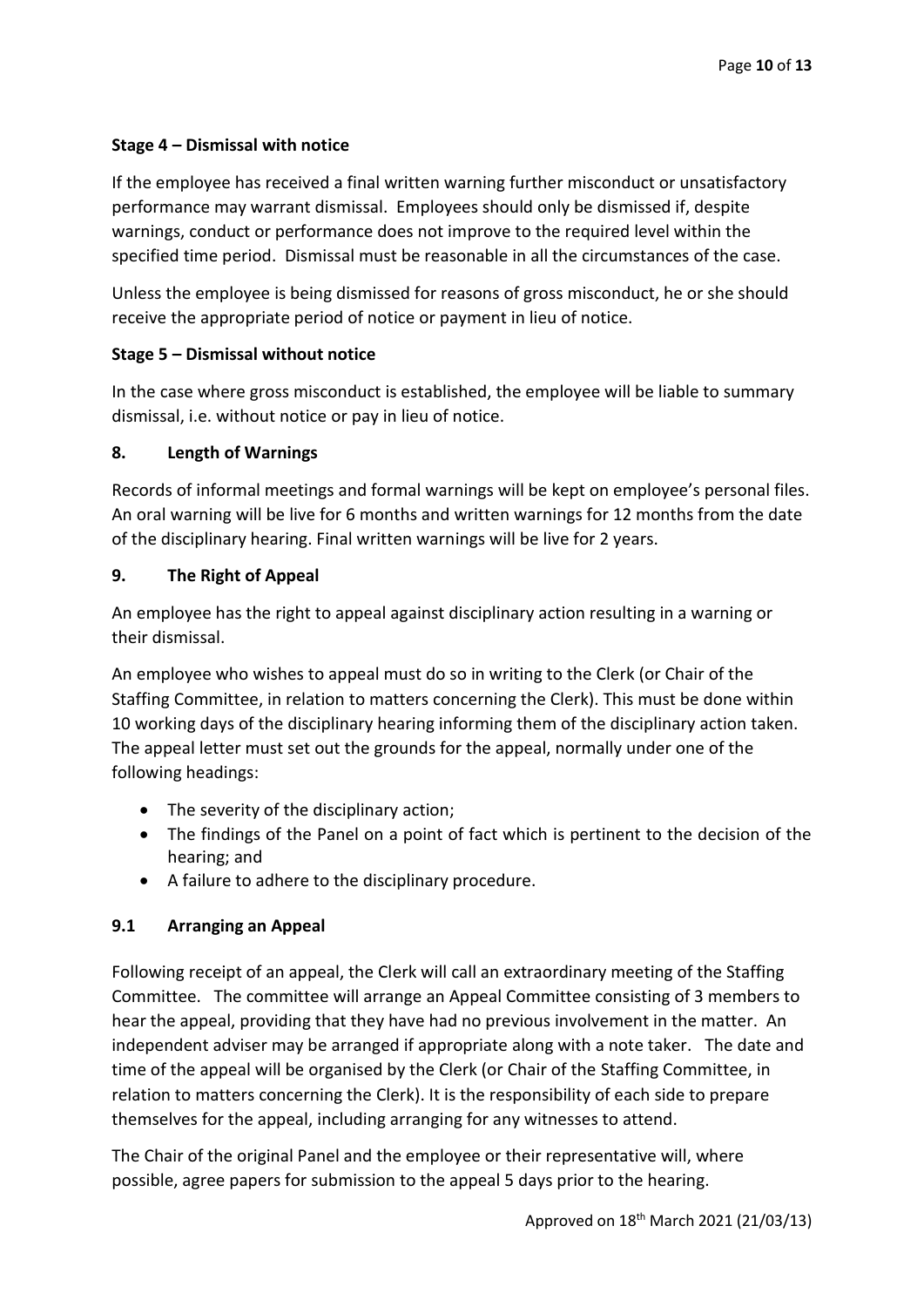# **9.2 Conducting an Appeal Hearing**

The objective is:

- To review the decision of the disciplinary hearing and decide whether that action is warranted or not;
- If the action is not warranted, to determine what action if any is appropriate; and
- The standard of proof is 'on the balance of probabilities'.

In doing so, the Appeal Panel will have regard to seriousness of the offence and any previous relevant disciplinary history.

The procedure to be followed is:

- 1. Presentation of the case by the Manager (the Chair of the previous hearing) who took the disciplinary action;
- 2. Questions by the appellant to the Manager;
- 3. Presentation of the appellant's case, including calling any witnesses;
- 4. Questions by the Manager to the appellant and their witnesses;
- 5. Questions by the Appeals Panel to both parties and their witnesses;
- 6. Concluding statements by the parties. No new information should be introduced at this stage and the appellant should have the opportunity to sum up last;
- 7. Adjournment of the Panel to make their decision;
- 8. The appeal is reconvened if possible and both parties are informed of the decision;
- 9. Written confirmation of the Appeals Panel's decision within 5 working days of the hearing.

The Appeals Panel has the right to call its own witnesses should it consider this to be of assistance in making its decision

If an appeal against dismissal is upheld the employee will be paid in full for the period from the date of dismissal and continuity of service will be preserved.

The Appeal Panel's decision is final.

# **10. Trade Union Officials**

In normal circumstances, no action will be taken against an officer of a recognised trade union until the matter has been discussed with a full-time officer of that union.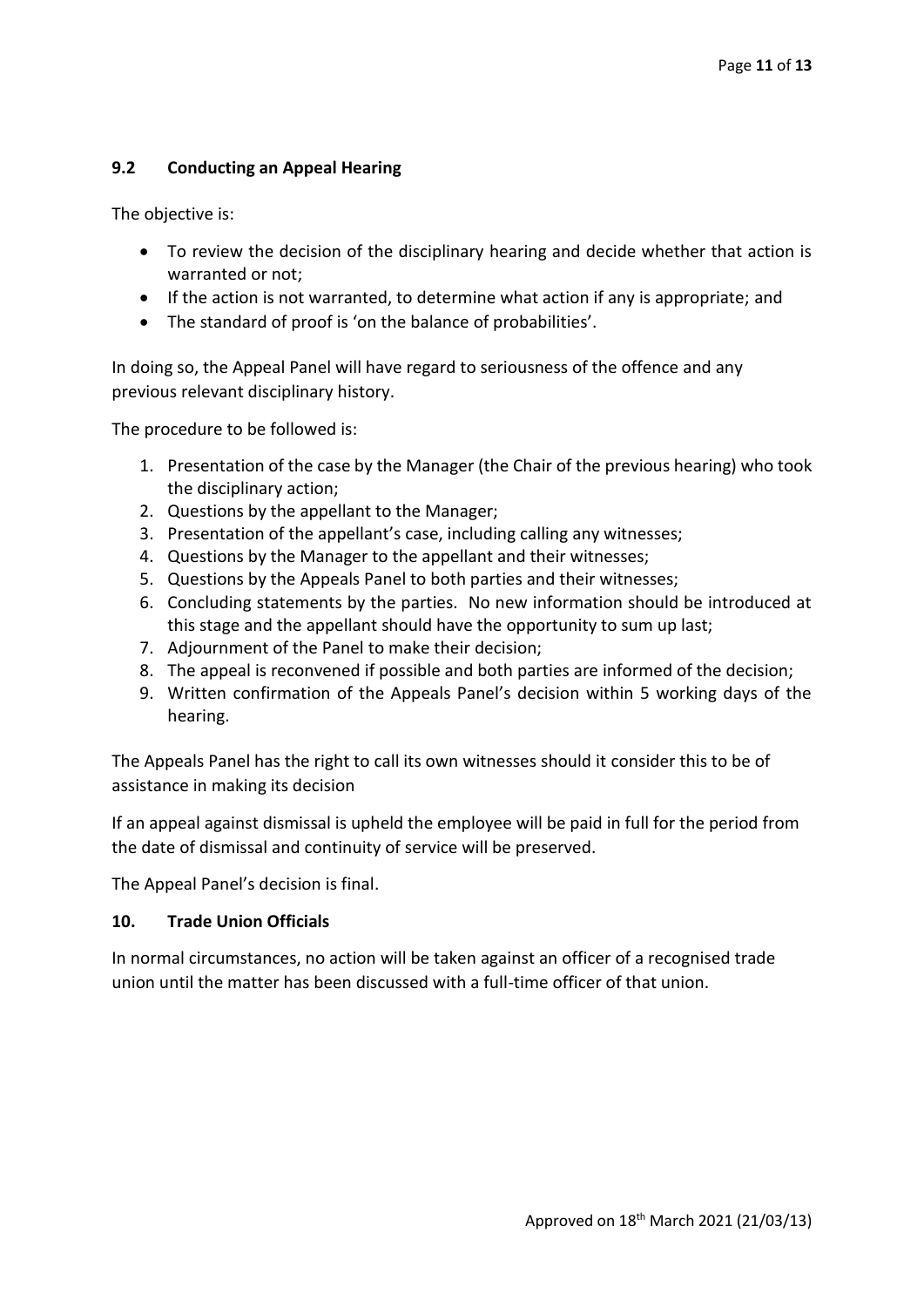# **11. Disciplinary Rules**

It is difficult to define all the acts of misconduct that might lead to disciplinary action. As a general principle, a test of reasonableness would be applied, i.e. would a reasonable person be aware that disciplinary action would result from a certain act or omission?

## **11.1 Misconduct**

Misconduct is employee behaviour than can lead to the employer taking disciplinary action. This list contains some examples of misconduct, the list is not exhaustive and other behaviour not listed may lead to disciplinary action.

- Breach of health and safety rules;
- Poor time-keeping/ attendance;
- Unjustifiable/unauthorised absence from work;
- Inappropriate or unauthorised use of Council's resources and facilities including telephone, email, IT, internet, equipment and transport;
- Waste, loss or damage of Council property through failure to take due care or diligence;
- Negligence or failure in performance of duty; and
- Inappropriate behaviour.

# **11.2 Types of Gross Misconduct**

Unacceptable conduct, which may be regarded as gross misconduct, is likely to lead to an employee's summary dismissal. This means dismissal without notice and occurs when the employment relationship between the Council and employee, and the trust which is inherent in that, is irrevocably broken.

The list below gives examples of matters likely to be regarded as gross misconduct and is not exhaustive.

- Refusing to follow reasonable management instructions;
- Theft from the Council, its Members, employees, or the public;
- Physical assault or verbal abuse;
- Fraud or deliberate falsification of records;
- Falsification of qualifications;
- Serious negligence which causes unacceptable loss, injury, or damage;
- Serious acts of insubordination;
- Serious breach of confidence;
- Use of privileged information for personal gain;
- Malicious damage to the Council's property;
- Sexual misconduct;
- Discrimination, victimisation, bullying or harassment;
- Serious breaches of health & safety rules;
- Serious incapability through alcohol or drugs;
- Accessing or distributing pornography on the Council's IT facilities.